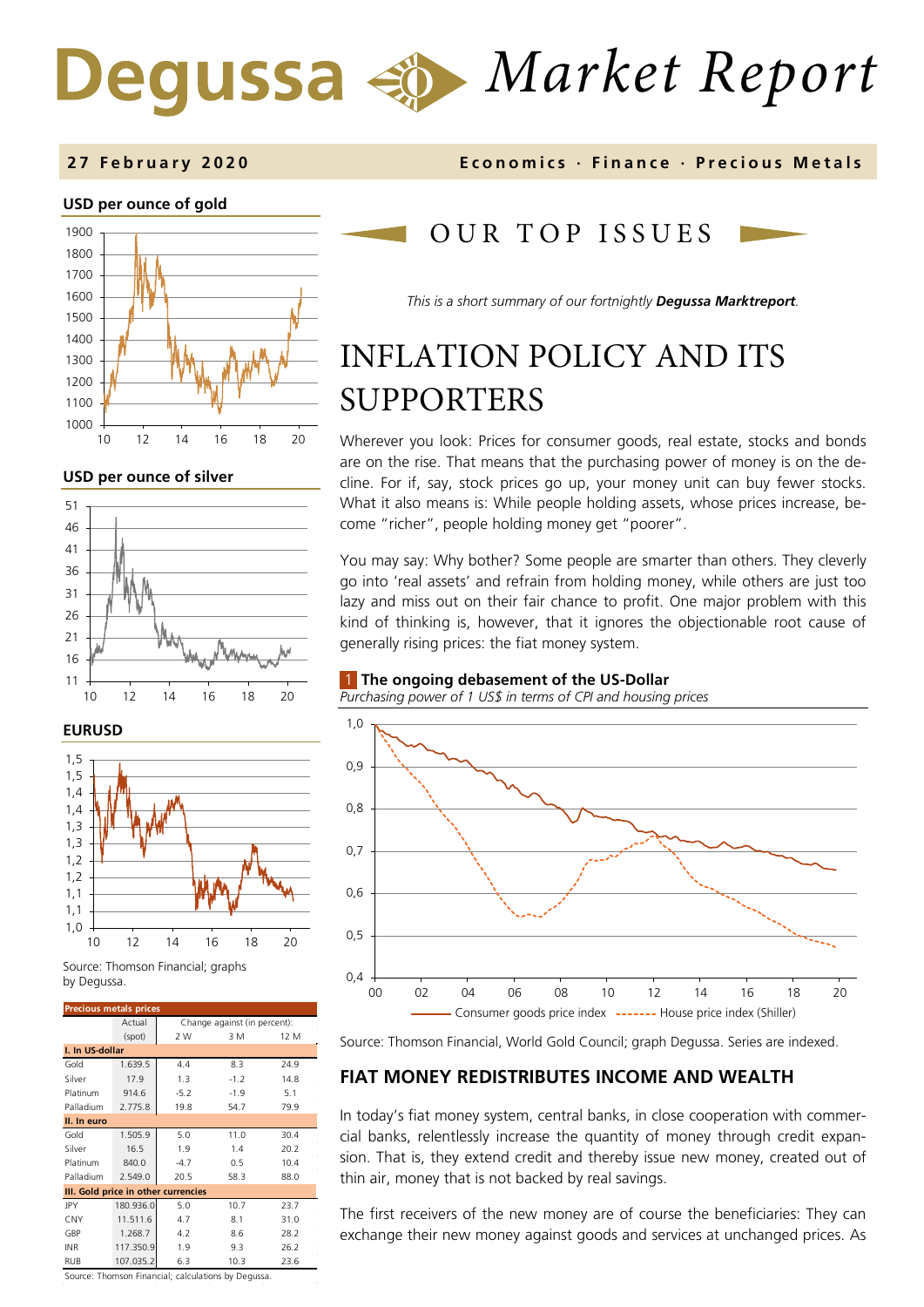#### **Precious metal prices (USD/oz) in the last 4 years**



the new money is passed on from hand to hand, so to say, the demand for vendible items goes up, translating into higher goods prices.

The late receivers of the new money can only buy at already elevated prices. As a result, income and wealth of the early receivers of the new money go up at the expense of the late receivers of the new money – let alone all those people who do not gain anything from the increase in the money supply. The issuance of fiat money creates winners and losers.

It is unlike what happens in a genuinely free market, in which people trade voluntarily with one another, and both parties benefit from such a transaction. In a fiat money regime, in contrast, it is the early receivers of the new money that reap a "windfall profit", which comes at the expense of all those who come later in line.

As things stand, there is no escape from this coercive redistribution of income and wealth – as governments have monopolised money production. People have to use the governments' fiat money. 'Alternative money candidates' have either been outlawed or made uncompetitive by legal tender laws and or subjecting them to capital gain tax and/or VAT.

The issuance of fiat money cannot be, and is not meant to be, beneficial for all but is made to favour some at the expense of others. In general, those who have easy access to bank credit clearly belong to those who benefit: The governments, commercial and investment banks, big business, the financial industry at large.

The disadvantaged are, generally speaking, those groups who do a kind of business that is actually quite remote from central banks' and commercial banks' money production: Businesses that do not receive orders and contracts from the group of the early receivers of the new money, including, of course, their employees.

### **MISLEADING DEFINITION OF INFLATION**

In recent years, mainstream economics has been arguing that inflation is actually a rise in consumer goods prices by more than 2 per cent per year, and many people seem to buy this story. However, it is a rather misleading, deceptive conceptualisation of the 'inflation phenomenon' for various reasons.

The increase in fiat money does not only show up in consumer goods prices, but it also affects 'asset prices': the prices of, say, stocks, bonds, real estate, art, etc. In the last decades, central banks' inflationary policies have shown up predominantly in rising asset prices and not in overly sharp increases in consumer prices.

It should be clear, however, that a rise in asset prices erodes the purchasing power of money just as effectively as does an increase in consumer goods prices. Nevertheless, central banks, with the intellectual support of mainstream economics, defend the idea of measuring inflation by changes in consumer goods prices but not asset prices.

There is good reason to believe that the actual loss in purchasing power of money is (much) higher than is suggested by consumer goods price statistics. For instance, in the period 2000 to 2019, the US dollar (if and when kept as

Source: Thomson Financial; graphs by Degussa.

15 16 17 18 19 20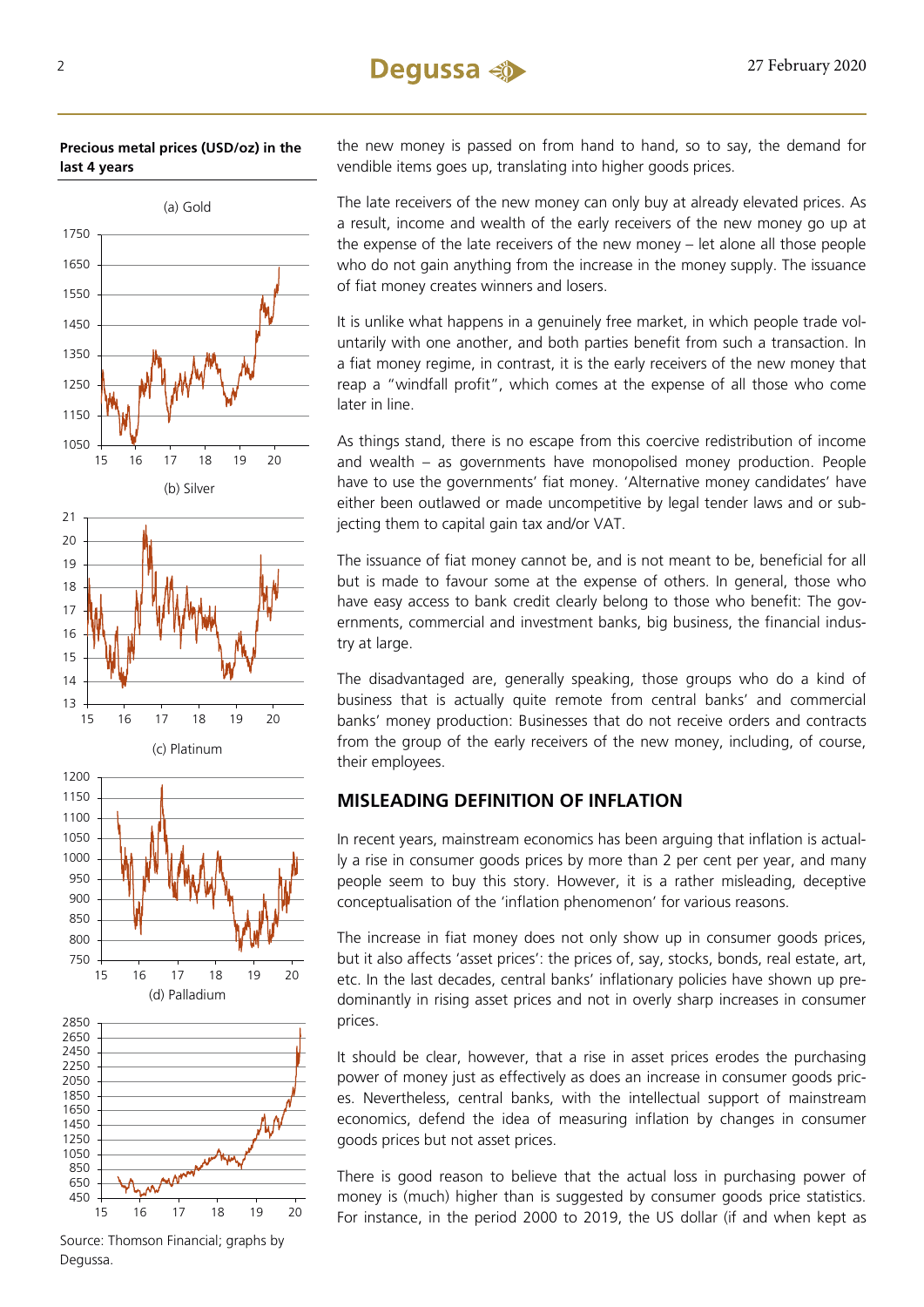cash) has lost 35% of its purchasing power compared to consumer goods prices.

In the same period, it has lost 53% of its purchasing power in terms of housing. In other words: People have to spend more than double the amount of money for a house today compared to 20 years ago (other things being equal), or they have to save twice as long or borrow twice as much as two decades ago.



*US monetary aggregates (US\$ bn) and S&P 500* 



Source: Thomson Financial; calculations Degussa.

### **BOOM AND BUST**

An additional consequence of the issuance of fiat money is the artificial boom is sets into motion. The increase of credit supply not backed by real savings pushes the market interest rate down to an artificially low level. This, in turn, discourages savings, increases consumption, and it also fuels additional investment.

The painful news is that the boom brings overconsumption and malinvestment. People live beyond their means. They consume more and save less – compared with a situation in which the market interest rate had not been artificially lowered. Firms engage in investments which, under 'unhampered market conditions', are actually not profitable.

However, as long as the market interest rates remain artificially lowered by injections of fiat money issued through credit expansion, the boom is upheld. If the inflow of additional credit and money dries up, however, and the market interest rate returns to its 'normal level', the boom will turn into bust.

People enjoy the boom, and they loathe the bust. So, once they have initiated the boom, central banks can count on support from politicians, banks, industrial firms, unions, employees, and even pensioners to take all kinds of measures to keep the boom going because no one wants to pay the bill run up by the boom.

As a result, the central bank brings interest rates to ever lower levels and pumps ever more credit and money into the system to keep the boom going. The chances are that under such a policy, the deceptive economic expansion can be kept going for a while. But it will take ever more 'aggressive measures' to keep it going.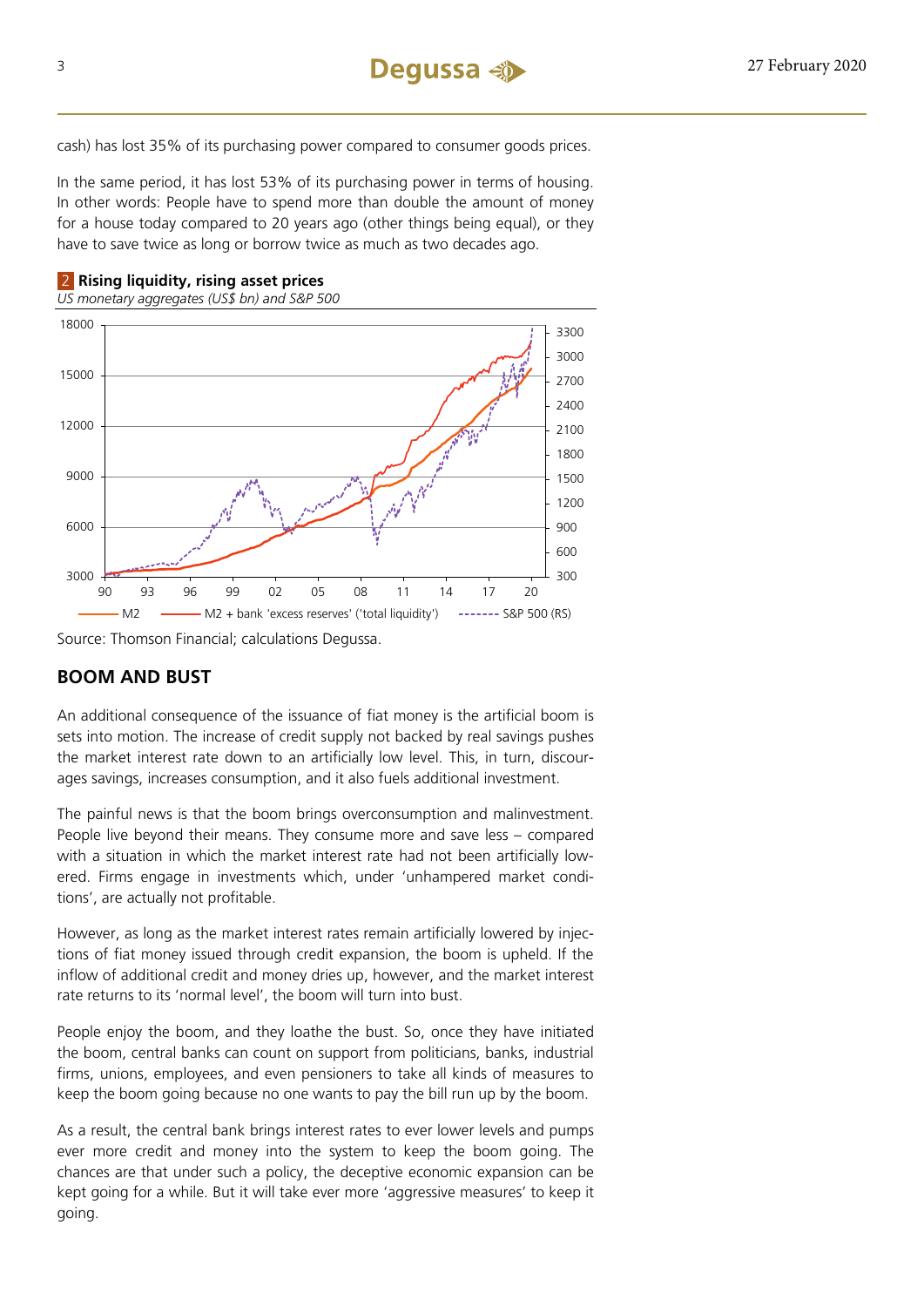

.

It does not take much to understand what this 'corrupt incentive structure' brings: Central banks will keep inflating. In the first step, they will try to keep inflating asset prices – as it supports the boom and they get away with it: People do not complain about 'asset price inflation', and they do not blame central banks' monetary policies for it.

That said, the lesson to learn is this: Fiat money – be it US dollar, euro, Chinese renminbi, British Pound, Swiss Franc, etc. – will most likely continue to lose its purchasing power over time. Some perhaps faster, some maybe less quickly. But people should be aware that fiat money is no reliable store of value.

There might be a point in time when the fiat money system crashes altogether – for inflation is a policy that cannot last. However, we do not know when the death knell of the fiat money regime will ring. That said, the minimum advice is this: Do not entrust your life savings to fiat currency; and do not expect the crash too soon.

\*\*\*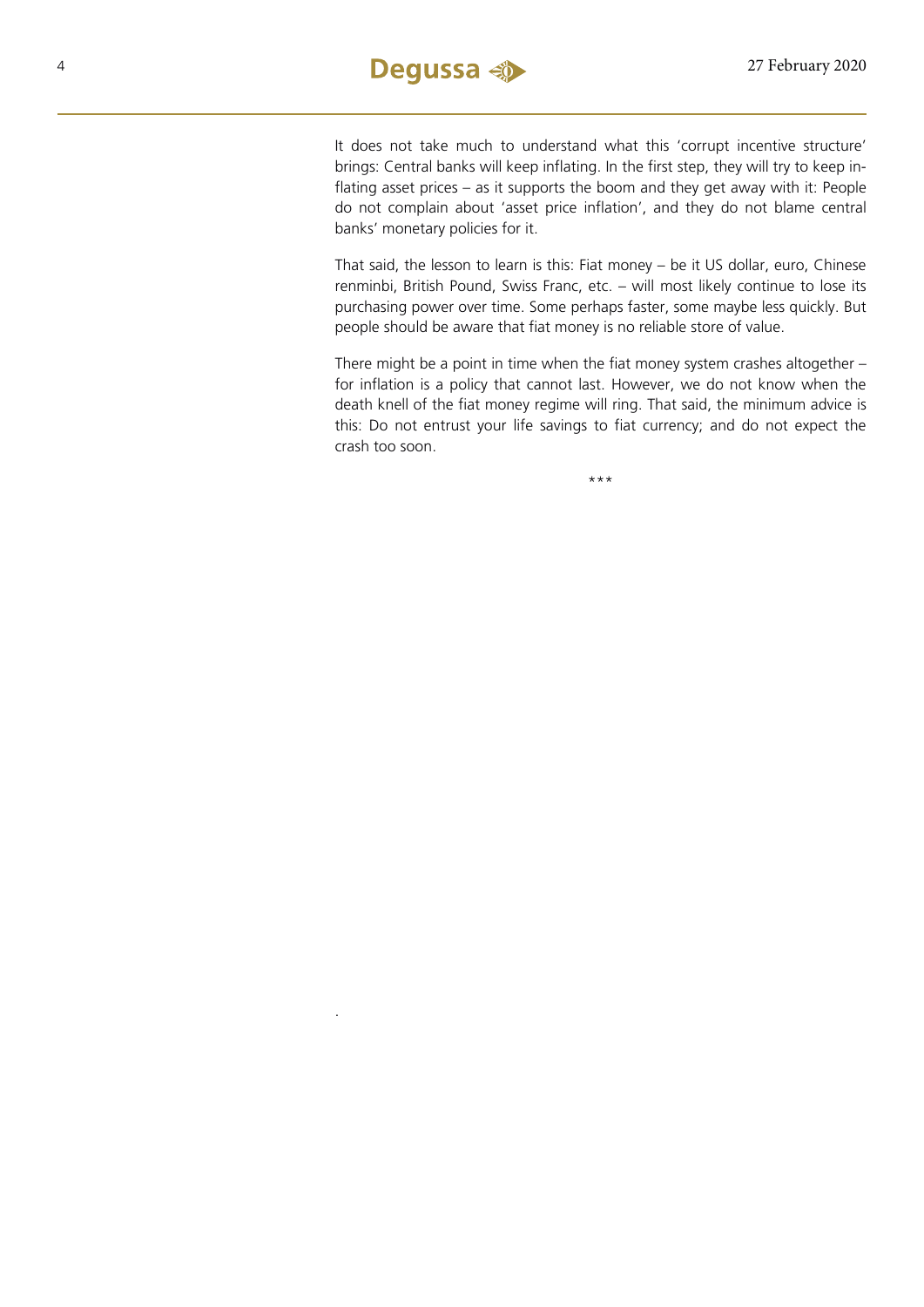## PRECIOUS METALS PRICES

**In US-Dollar per ounce**

|                          | Gold<br>Platinum<br><b>Silver</b> |                    |             | Palladium    |                   |              |             |              |
|--------------------------|-----------------------------------|--------------------|-------------|--------------|-------------------|--------------|-------------|--------------|
| I. Actual                |                                   | 1640.3             |             | 17.9         |                   | 915.1        |             | 2776.8       |
| II. Gliding averages     |                                   |                    |             |              |                   |              |             |              |
| 10 days                  | 1601.7                            |                    | 18.1        |              | 974.1             |              | 2542.1      |              |
| 20 days                  | 1586.2                            |                    | 17.9        |              | 973.0             |              | 2437.7      |              |
| 50 days                  | 1554.3                            |                    | 17.9        |              | 971.3             |              | 2236.1      |              |
| 100 days                 | 1516.4                            |                    | 17.6        |              | 937.6             |              | 2012.1      |              |
| 200 days                 |                                   | 1476.1             |             | 17.0         | 898.2             |              | 1757.9      |              |
|                          |                                   |                    |             |              |                   |              |             |              |
| III. Estimates, end 2020 | 1695                              |                    | 25          |              | 1256              |              | 1536        |              |
| (1)                      |                                   | 3                  |             | 39           | 37                |              |             | $-45$        |
| <b>Band width</b>        | Low<br>1459                       | High<br>1931<br>18 | Low<br>19.8 | High<br>28.8 | Low<br>1020<br>11 | High<br>1492 | Low<br>1300 | High<br>1772 |
| (1)                      | $-11$                             |                    | $11$        | 61           |                   | 63           | $-53$       | $-36$        |
| V. Annual averages       |                                   |                    |             |              |                   |              |             |              |
| 2017                     | 1253                              |                    | 17.1        |              | 947               |              | 857         |              |
| 2018                     | 1268                              |                    | 15.8        |              | 880               |              | 1019        |              |
| 2019                     |                                   | 1382               | 16.1        |              |                   | 862          | 1511        |              |

#### **In Euro per ounce**

| –  - r                                     |                            | Gold               | <b>Silver</b>     |                    | <b>Platinum</b>   |                    | Palladium            |                       |  |
|--------------------------------------------|----------------------------|--------------------|-------------------|--------------------|-------------------|--------------------|----------------------|-----------------------|--|
| I. Actual                                  |                            | 1506.3             |                   | 16.4               |                   | 840.3              |                      | 2549.9                |  |
| II. Gliding averages                       |                            |                    |                   |                    |                   |                    |                      |                       |  |
| 10 days                                    | 1476.8                     |                    | 16.7              |                    | 898.1             |                    | 2344.1               |                       |  |
| 20 days                                    | 1451.8                     |                    | 16.4              |                    | 890.5             |                    | 2231.9               |                       |  |
| 50 days                                    | 1407.7                     |                    | 16.2              |                    | 879.6             |                    | 2026.8               |                       |  |
| 100 days                                   |                            | 1371.6             |                   | 15.9               |                   | 848.0              |                      | 1821.0                |  |
| 200 days                                   | 1330.0                     |                    | 15.3              |                    | 809.4             |                    | 1585.0               |                       |  |
| III. Estimates, end 2020<br>(1)            | 1610<br>7                  |                    | 24<br>44          |                    | 1190<br>42        |                    | 1460<br>$-43$        |                       |  |
| <b>Band width</b><br>(1)                   | Low<br>1390<br>$\text{-}8$ | High<br>1840<br>22 | Low<br>18.9<br>15 | High<br>27.5<br>67 | Low<br>970<br>15  | High<br>1420<br>69 | Low<br>1240<br>$-51$ | High<br>1690<br>$-34$ |  |
| V. Annual averages<br>2017<br>2018<br>2019 | 1116<br>1072<br>1235       |                    | 15<br>13<br>14    |                    | 844<br>743<br>770 |                    | 760<br>863<br>1350   |                       |  |

Source: Thomson Financial; calculations and estimates Degussa. Numbers are rounded.

(1) On the basis of actual prices.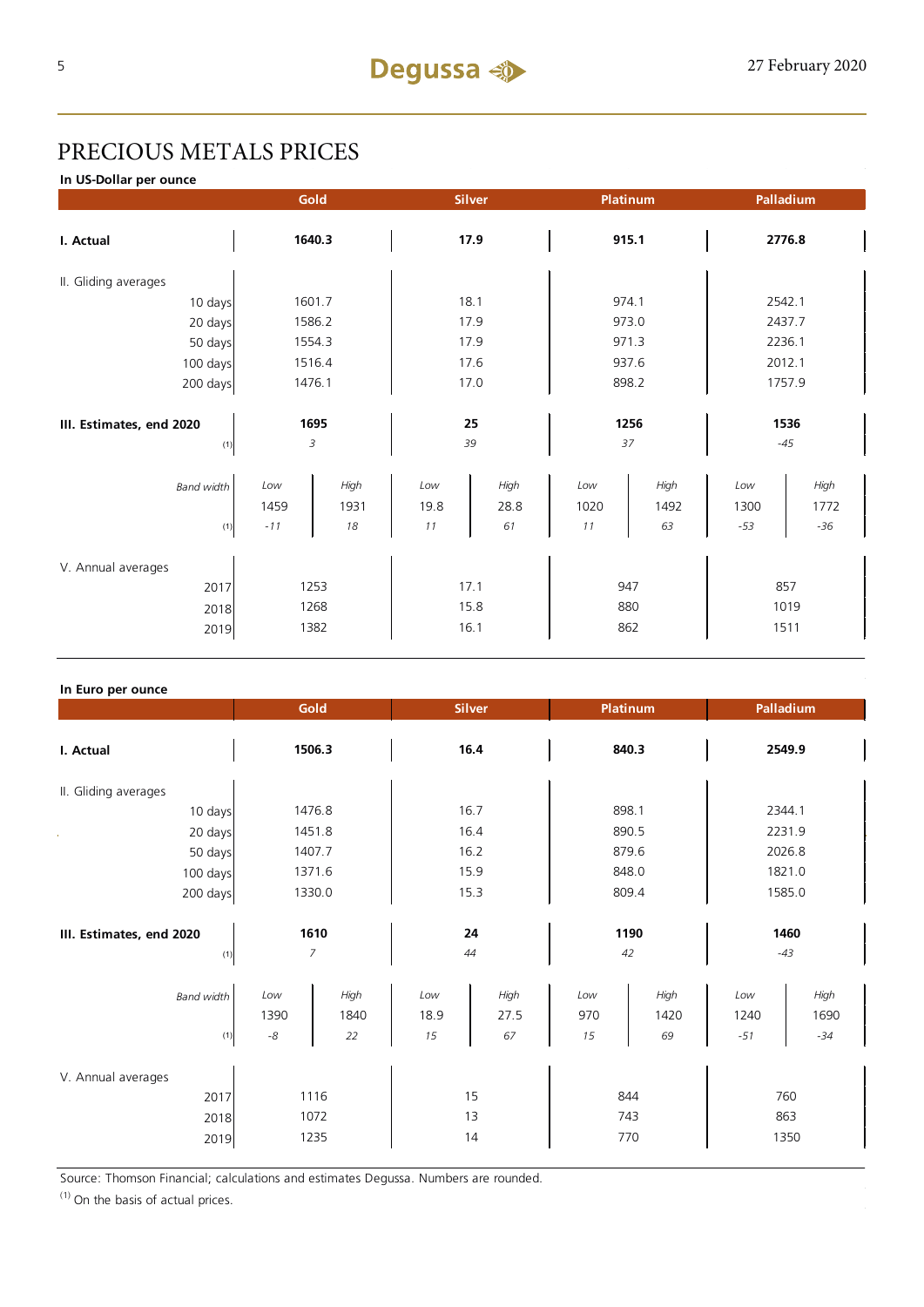## BITCOIN, PERFORMANCE OF VARIOUS ASSET CLASSES

#### **Bitcoin in US dollars**



Source: Thomson Financial; graph by Degussa.

#### **Performance of stocks, commodities, FX and bonds**

(a) In national currencies (b) In euro





Source: Thomson Financial; calculations by Degussa.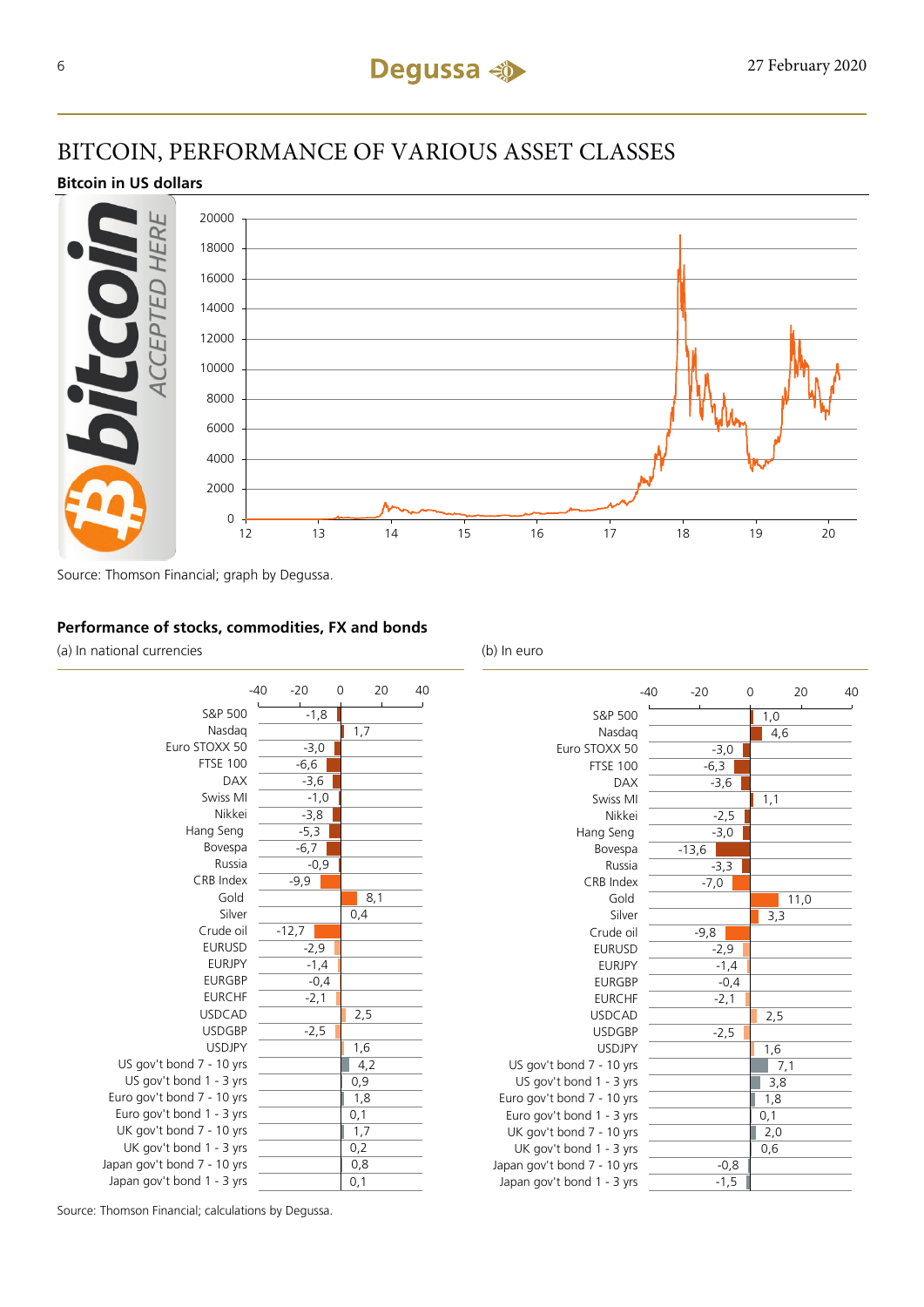### Issue Content 27 February 2020 Inflation Policy And Its Supporters 13 February 2020 Gold-ETFs Versus Physical Gold: Difference Matters 30 January 2020 Do Not Think The Era Of Boom And Bust Has Ended 23 January 2020 Bull Markets, No Bubble Markets: Gold And Silver In 2020 19 December 2019 The Inflation Sham 5 December 2019 Why the Feared Crash Keeps Us Waiting 21 November 2019 Asset Price Inflation and the Price of Gold 7 November 2019 ETFs Drive Gold Demand 24 October 2019 The Inflationary Supply Of Unbacked US Dollars And The Price Of Gold 10 October 2019 Let's Get Physical With Gold And Silver 26 September 2019 The US Dollar Beast 12 September 2019 The Inflationary Tide That Lifts all Boats but One 29 August 2019 The Disaster of Negative Interest Rate Policy 15 August 2019 The Gold Bull Market Is Back 1 August 2019 Gold And Silver Prices – Get Going! 19 July 2019 Facebook's Fake Money 4 July 2019 It Looks Like A Gold Bull Market, It Feels Like A Gold Bull Market – Maybe It Is A Gold Bull Market? 19 June 2019 Good Money, Bad Money—And How Bitcoin Fits In 6 June 2019 Gold Outshines The US Dollar 23 May 2019 The Boom That Will Have It Coming 9 May 2019 The Crusade Against Risk 25 April 2019 A Sound Investment Rationale for Gold 11 April 2019 Be Prepared For All Possibilities. The Case For Gold 28 March 2019 Sword of Damocles Over Asset Prices 14 March 2019 The Big Central Banks Increase the Case for Gold 28 February 2019 The Fed Takes Full Control of the Bond Market – And Raises The Value of Gold 14 February 2019 Everything You Always Wanted to Know About Karl Marx and Central Banking (\*But Were Afraid To Ask) 1 February 2019 Pay Attention, Gold Investor: 'This Time is not Different' 17 January 2019 US Interest Rate Down, Price of Gold up 20 December 2018 Gold Money in a Digitalised World Economy 10 December 2018 The Fed Supports Gold 23 November 2018 The Fed Is Not Our Saviour 9 November 2018 The Missing Fear – And The Case For Gold 26 October 2018 President Trump is right: The Fed Is A Big Problem 12 October 2018 Here Goes The Punch Bowl 28 September 218 The Fed's Blind Flight 14 September 2018 How Fed Policy Relates to the Price of Gold 31 August 2018 Central Banks Enrich a Select Few at the Expense of Many 17 August 2018 The US dollar And Gold – Is this Time Different?

#### **Articles in earlier issues of the** *Degussa Market Report*

The Degussa Marktreport (German) and the Degussa Market Report (English) are available at: **www.degussa-goldhandel.de/info/marktreport**